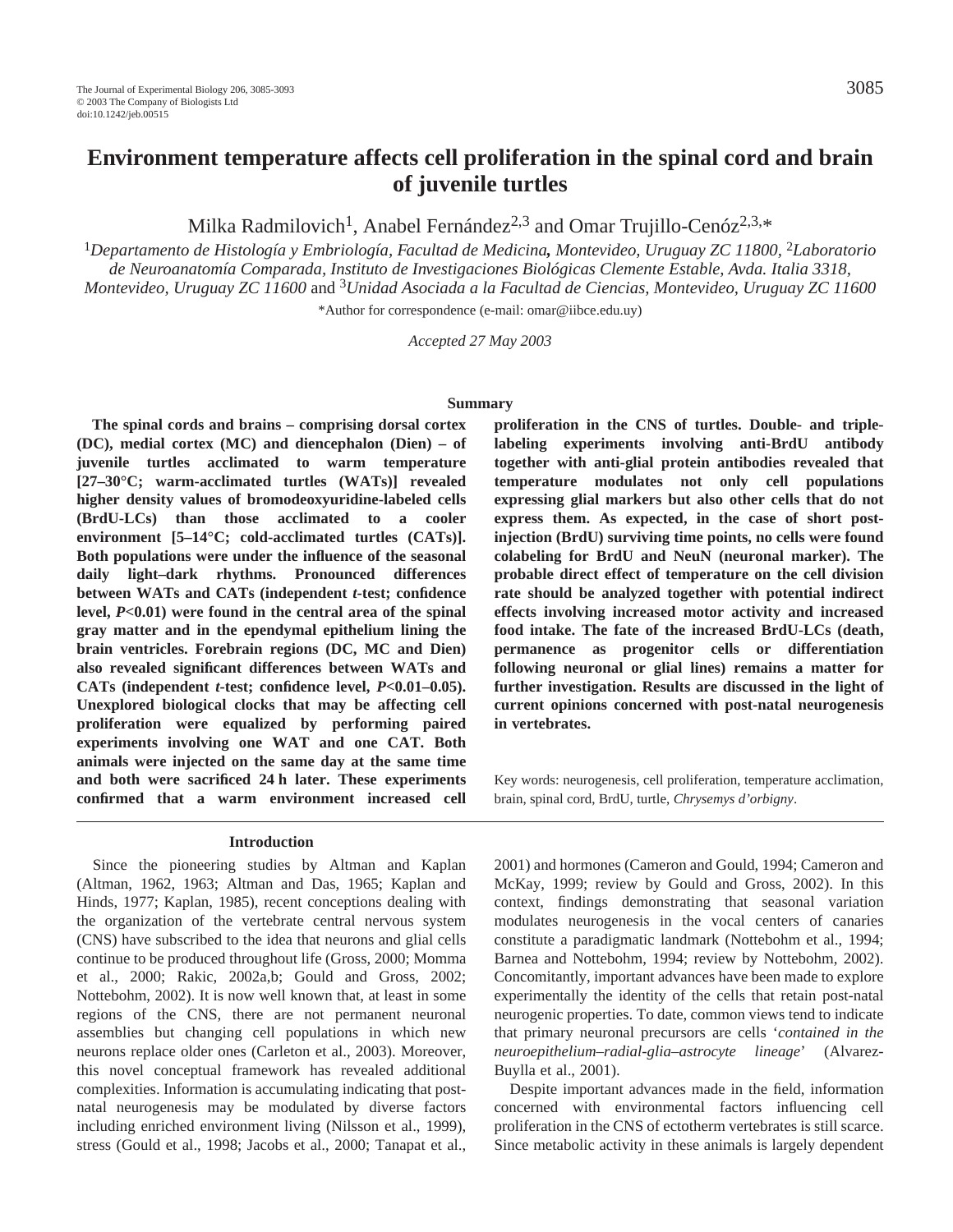on heat transfer from the environment (Prosser, 1952), temperature appeared to be a plausible external factor that could affect post-natal cell proliferation in the CNS. Confirming this hypothesis, Ramírez et al. (1997) and Peñafiel et al. (2001) have reported that temperature increases neurogenesis and neuroblast migration in the brain of adult lizards.

The purpose of the present paper is to demonstrate that environmental temperature modulates cell proliferation in the CNS, including the spinal cord, of juvenile turtles. Here, we employed bromodeoxyuridine (BrdU) to label proliferating cells and other immunostaining procedures to identify the temperature-affected cell population. Our studies have revealed that warm-acclimated turtles (WATs) showed a statistically significant increase in proliferating cells when compared with cold-acclimated turtles (CATs). Multiplelabeling experiments showed that an important percentage of the proliferating cells exhibited the morphological and immunostaining characteristics of glial cells, including typical radial glia (RG). Since unanimously accepted criteria for identifying stem/progenitor cells are still lacking (Scheffler et al., 1999; Seaberg and van der Kooy, 2003), we have preferred to use a purely descriptive term such as 'proliferating cells' to name the cell population that incorporated BrdU.

### **Materials and methods**

Turtles (*Chrysemys d'orbigny* L.) were obtained from a local dealer following the guidelines established by the Ministerio de Agricultura y Pesca, Division Fauna de Uruguay. Juvenile specimens of *C. d'orbigny* (carapace length, 7–9 cm) were maintained according to protocols approved by the Institutional Animal Committee at the Instituto de Investigaciones Biológicas Clemente Estable (which conforms to NIH guidelines).

### *BrdU-labeling of proliferating cells*

Twenty turtles were divided into two groups of 10 animals, and each group was maintained in separate aquaria at different temperatures. WATs were maintained in a warm, controlled environment (27–30°C), while CATs were maintained in an outdoor aquarium under the influence of the seasonal fluctuating temperature (5–14°C). Since recent investigations performed in mammals indicate the adverse influence of stress on post-natal neurogenesis (Gould et al., 1998), a fixedtemperature cold environment was avoided. On the other hand, the selected warm temperature range was revealed to be stimulating for turtles, increasing their motor activity, food intake and body mass. Both groups were under seasonal daily light–dark rhythms and were provided with abundant food (living *Tubifex* and small earthworms). In experiments performed with CATs, the mean temperature during measurements made six days before the injection time point was considered to be the environmental temperature for each of the experiments. Turtles from both groups received a single intraperitoneal dose of BrdU (100 mg  $kg^{-1}$ ) and were perfused

with the fixative solution 24 h later. It should be noted that, according to our test experiments (*N*=4), a dose as high as  $800~mg~kg^{-1}$  seems to be innocuous and does not induce labeling of non-mitotic cells.

We also performed 'paired experiments' (*N*=4) in which one WAT and one CAT received the BrdU pulse on the same day at the same time, and both animals were sacrificed 24 h later. These experiments were designed to rule out unexplored biological rhythms (Cermakian and Sassone-Corsi, 2001) that might be affecting cell proliferation in the CNS. To minimize potential variations during immunostaining, tissues from both turtles were processed together.

Fixation procedures were always performed in anesthetized animals unresponsive to nociceptive stimuli. To achieve complete anesthesia,  $5 \text{ mg kg}^{-1}$  of sodium methohexitone (Brietal, Lilly, Basingstoke, UK) were injected intraperitoneally. Saline used to wash the blood vessels as well as the fixative fluids were propelled into the vascular bed using a peristaltic pump. Brains and spinal cords were albumin–gelatin embedded and cross-sectioned using a vibrating microtome (each section was  $60 \mu m$  thick). Sections were hydrolyzed  $(2 \text{ mol } l^{-1} \text{ HCl}$  for 1 h), passed through three washing buffered solutions and incubated overnight in a buffered solution containing 0.3% Triton X-100 and the anti-BrdU antibody (1:500 monoclonal; Dako A/S, Glostrup, Denmark). Detection of nuclei that had incorporated BrdU was achieved using horseradish peroxidase (HRP)-conjugated or fluorophore-conjugated secondary antibodies (anti-mouse made in goat; 1:500; Chemicon International, Inc., Temecula, CA, USA). The HRP was revealed using diaminobenzidine or the peroxidase substrate kit from Vector Labs (Burlingame, CA, USA).

Densities of BrdU-labeled nuclei (BrdU-LN) were calculated in the following spinal cord regions: lateral funiculus (LF), dorsal funiculus (DF), ventral funiculus (VF), dorsal horn (DH), ventral horn (VH), intermediate region (IR) and central region (CR). Densities of BrdU-labeled nuclei were also calculated in the dorsal cortex (DC) and medial cortex (MC) of the brain and in paraventricular zones of the diencephalon (Dien). In the case of the spinal cord, BrdU-LCs were counted within the limits of circles (radii,  $50 \mu m$ ) distributed to explore the main gray matter and white matter regions. In these counts, marked endothelial or blood cells were discarded. A similar procedure, but adapted to the geometry of the organ (using squares of the same area instead of circles), was employed to study different regions of the brain parenchyma. The circle or square, reproduced at the appropriate magnification on a transparent sheet, was overlaid onto the screen of a high-resolution monitor displaying images of the spinal cord or brain sections. Density (*D*) of labeled cells was calculated in each spinal cord region from counts made in samples of eight sections obtained at each segment from cervical to lumbar levels. Density of labeled cells in the brain was calculated from three samples (R1–R3) taken from the ependymal epithelium (EpE) towards the nervous parenchyma in each of the eight explored sections; homologous regions of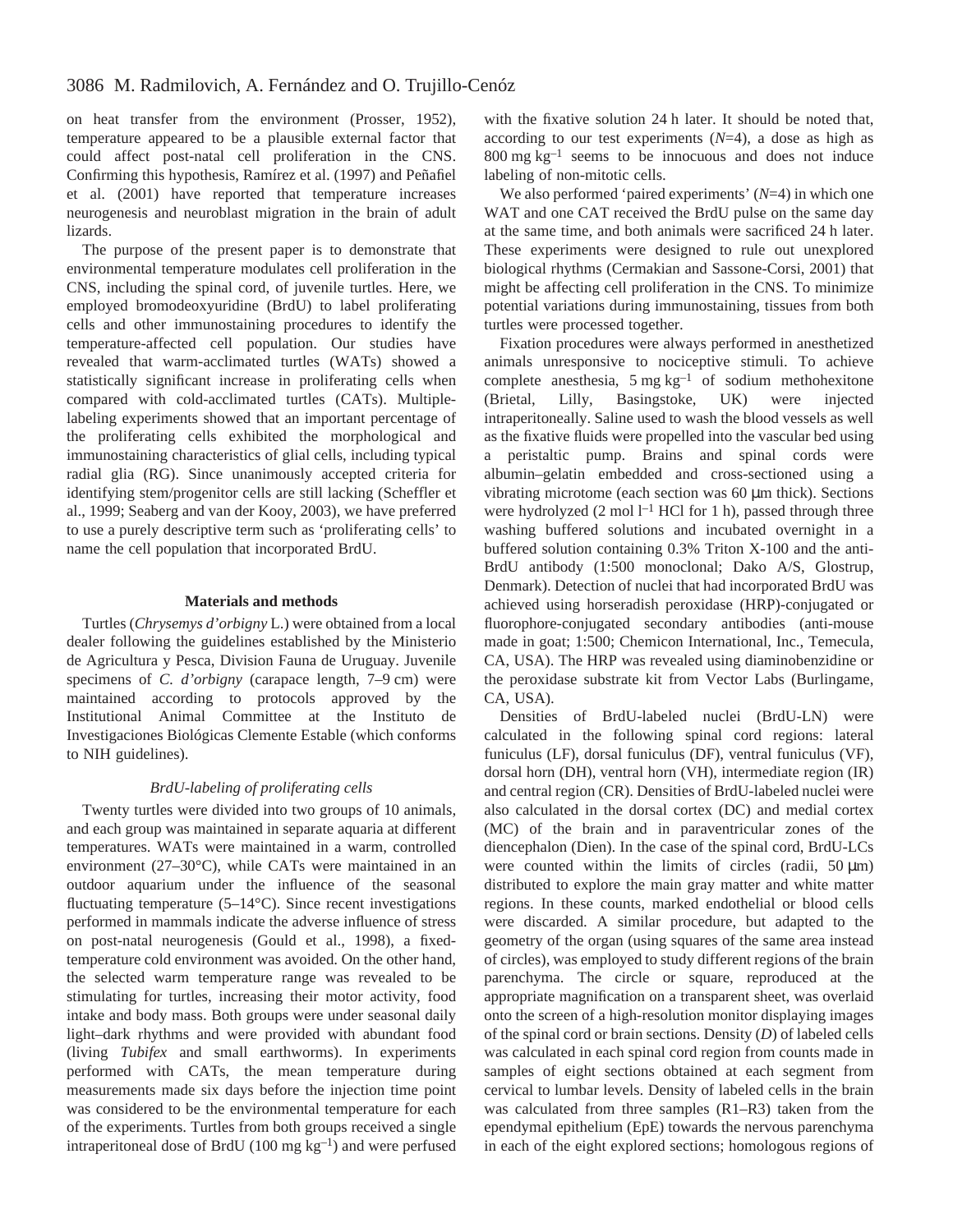WATs and CATs were sampled. For the spinal cord, the algorithm was:  $D=\sum N_L/(N_{SA}\times 32)$ , in which  $N_L$  is the number of marked nuclei in each sample,  $N_{SA}$  is the number of sampled areas, and 32 is the number of sections (eight) multiplied by the four spinal cord segments explored (C1, C2, T and L). An analogous algorithm was used when dealing with the brain but the multiplier was 24 instead of 32, since eight sections from three zones (DC, MC and Dien) were explored (Fig.  $1$ ).

# *Multiple immunostaining*

Using appropriated fluorophore/cromophore combinations, we obtained differential staining between nuclei that incorporated BrdU and the nuclear or cytoplasmic proteins characterizing neurons or glial cells. For these purposes, we employed eight turtles. Two basic criteria were established for proper identification of double-labeled (BrdU–glial/neuronal marker) and single-labeled (BrdU) cells in WATs and CATs: (1) close focus coincidence of BrdU-stained nuclei and the glial/neuronal-specific staining (cytoplasmic or nuclear) and (2) visualization of unstained cell compartments, alternating between epi-fluorescence and Nomarski illumination (Horner et al., 2000). For quantification studies, sections were processed for revealing BrdU-marked nuclei [we have selected sections from spinal cords and brains of WATs (*N*=4) and CATs (*N*=4)]. Sections processed for revealing BrdU (spinal cords and brains) were incubated in the following primary antibodies: rabbit anti-glial fibrillary acidic protein (GFAP;



Fig. 1. Schematic drawings showing the regions of the central nervous system explored. (A) Spinal cord: cervical (C1, C2), thoracic (T) and lumbar (L) segments. (B) Sampled areas were circles (radius,  $50 \mu m$ ) distributed as shown in the cross section of the spinal cord. Bromodeoxyuridine-labeled cells were counted and densities were calculated for each of the following spinal cord regions: central region (CR), intermediate region (IR), dorsal funiculus (DF), ventral funiculus (VF), lateral funiculus (LF), ventral horn (VH) and dorsal horn (DH). (C,D) Forebrain regions: dorsal cortex (DC), medial cortex (MC), diencephalon (Dien); to better adapt to the geometry of the explored regions the circles were substituted by squares of the same area  $(1-3)$ .

1:500; Chemicon International, Inc.), rabbit anti-S100 proteins (S100; 1:200; Sigma–Aldrich, Inc., St Louis, MO, USA), mouse anti-oligodendrocyte (1:200; Chemicon International, Inc.), mouse anti-neuronal nuclei proteins (NeuN; 1:500; Chemicon International, Inc.). GFAP stains cytoskeleton proteins of supporting cells in the brain and spinal cord; S100 reacts with the S100 family of proteins present in glial and ependymal cells; and NeuN reacts with most neuronal cell types in the CNS of vertebrates (staining is primarily localized in the nucleus, extending in some cases into the cytoplasm). It should be noted that reliable results were not obtained with the anti-oligodendrocyte antibody. 50–100 nuclei were examined in the sections incubated in each antibody; single- and doublelabeled cells were counted separately. The percentage of BrdU-LCs immunolabeled with a second antibody was defined as the double-labeling index (DLI) for that cell marker. When dealing with the spinal cord, we also made triple-labeling experiments in WATs (*N*=2) involving BrdU, GFAP and S100. After processing for BrdU detection, the sections were incubated in a solution containing GFAP and S100 primary antibodies. The sections were sequentially processed with two fluorophoreconjugated secondary antibodies emitting light at different wavelengths. In these preparations, we looked for single BrdU-LCs, alternating, as described, between epi-fluorescence and Nomarski illumination. In this particular case, quantification was expressed as the single-labeling index (SLI), representing the percentage of BrdU-LCs that do not express either S100 or GFAP. Control experiments were performed by omitting or replacing primary antibodies with normal serum. In these experiments, no detectable staining of cell structures was observed. Bright-field images were captured indistinctly with a photographic camera (using fine grain film) or with a CCD camera. In the latter, the images were processed with commercially available software.

### **Results**

### *Spinal cord*

#### *BrdU-labeled cells – density distribution*

As reported in a previous paper (Fernández et al., 2002), injection of a single dose of BrdU resulted, 24 h later, in cell labeling throughout the gray matter and white matter of the spinal cord. Differences between mean densities of BrdU-LCs in WATs and CATs were easily perceived by examining the histological preparations (Fig. 2A–D). However, a proper evaluation needed topological quantitative studies. When mean density values of BrdU-LCs obtained from WATs and CATs were compared, WATs showed a significant increase in BrdU-LCs within the limits of the central and intermediate regions (CR–IR; independent *t*-test,  $P < 0.01$ ; Fig. 2E). Statistically significant density differences were also observed in other regions of the cord but these exhibited lower confidence levels. For example, the DF and LF of WATs were significantly different from the DF and LF of CATs with a confidence level of 95% (*P*<0.05). However, mean values from the VF, VH and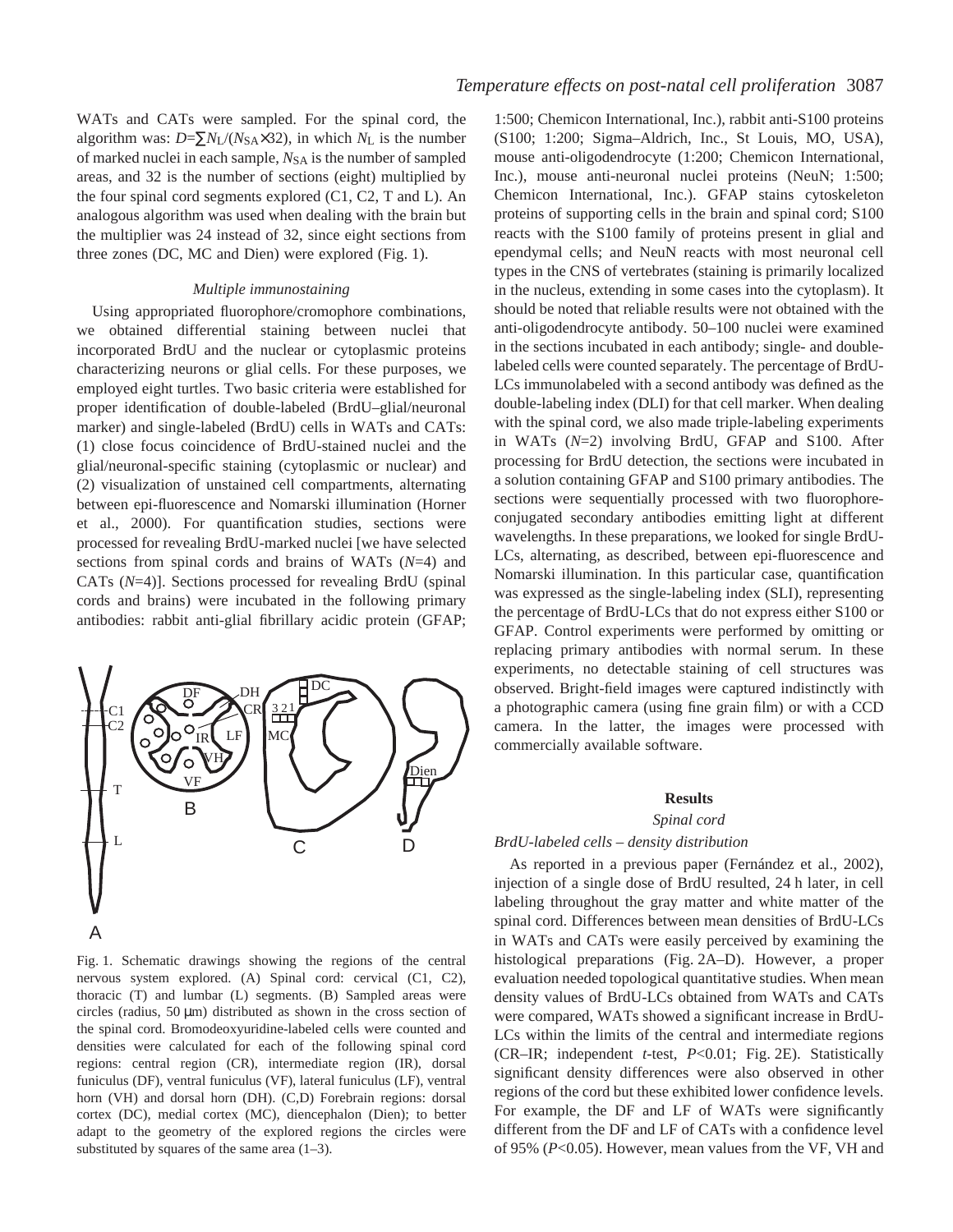# 3088 M. Radmilovich, A. Fernández and O. Trujillo-Cenóz



Fig. 2. (A) Low-power micrograph from a cross section through the spinal cord of a turtle acclimated to a warm environment (WAT). Note the presence of numerous bromodeoxyuridine-labeled cells (BrdU-LCs) mainly distributed in the gray matter. The area enclosed in the rectangle is shown in B at a higher magnification. The arrow indicates one of the BrdU-LCs. Scale bar,  $200 \mu m$  (A) or  $50 \mu m$  (B). (C) Low-power microphotograph from a cross section through the spinal cord of a turtle acclimated to a cooler environment (CAT). Only two nuclei appear in this section, one enclosed in the rectangular area and the other located in the white matter (arrow). (D) The rectangular area indicated in C is shown here at a higher magnification. One BrdU-stained nucleus is indicated by an arrow. Scale bar, 200  $\mu$ m (C) or 50  $\mu$ m (D). (E) Quantitative studies revealed that the difference of means of BrdU-LCs reached a maximum corresponding to the central gray matter (CR–IR). Density values of BrdU-LCs are indicated on the *y*-axis; the spinal cord regions are displayed on the *x*-axis: VF, ventral funiculus; VH, ventral horn; CR–IR, central and intermediate regions (averaged value); DH, dorsal horn; DF, dorsal funiculus; LF, lateral funiculus. Density values corresponding to the CR–IR are means ± 2 S.E.M. in both WATs (black bars; *N*=6) and CATs (gray bars; *N*=6). Independent *t*-test: *P*<0.01 for the CR–IR and *P*<0.05 for DF and LF. Differences between WATs and CATs for VF, VH and DH were statistically non-significant. (F) The effect of temperature was also evident when density values of BrdU-LCs corresponding to the central and intermediate regions (*y*-axis) were compared in four paired experiments (P1–P4). Black bars indicate values corresponding to WATs, while gray bars indicate values from CATs. Temperature values for each one of the paired experiments were as follows: P1, WAT 29°C/CAT 5°C; P2, WAT 29°C/CAT 10°C; P3, WAT 28.5°C/CAT 8°C; P4, WAT 29°C/CAT 11.4°C. Asterisks indicate where the WAT is significantly different from the corresponding CAT in each pair at *P*<0.01 (Fisher exact test).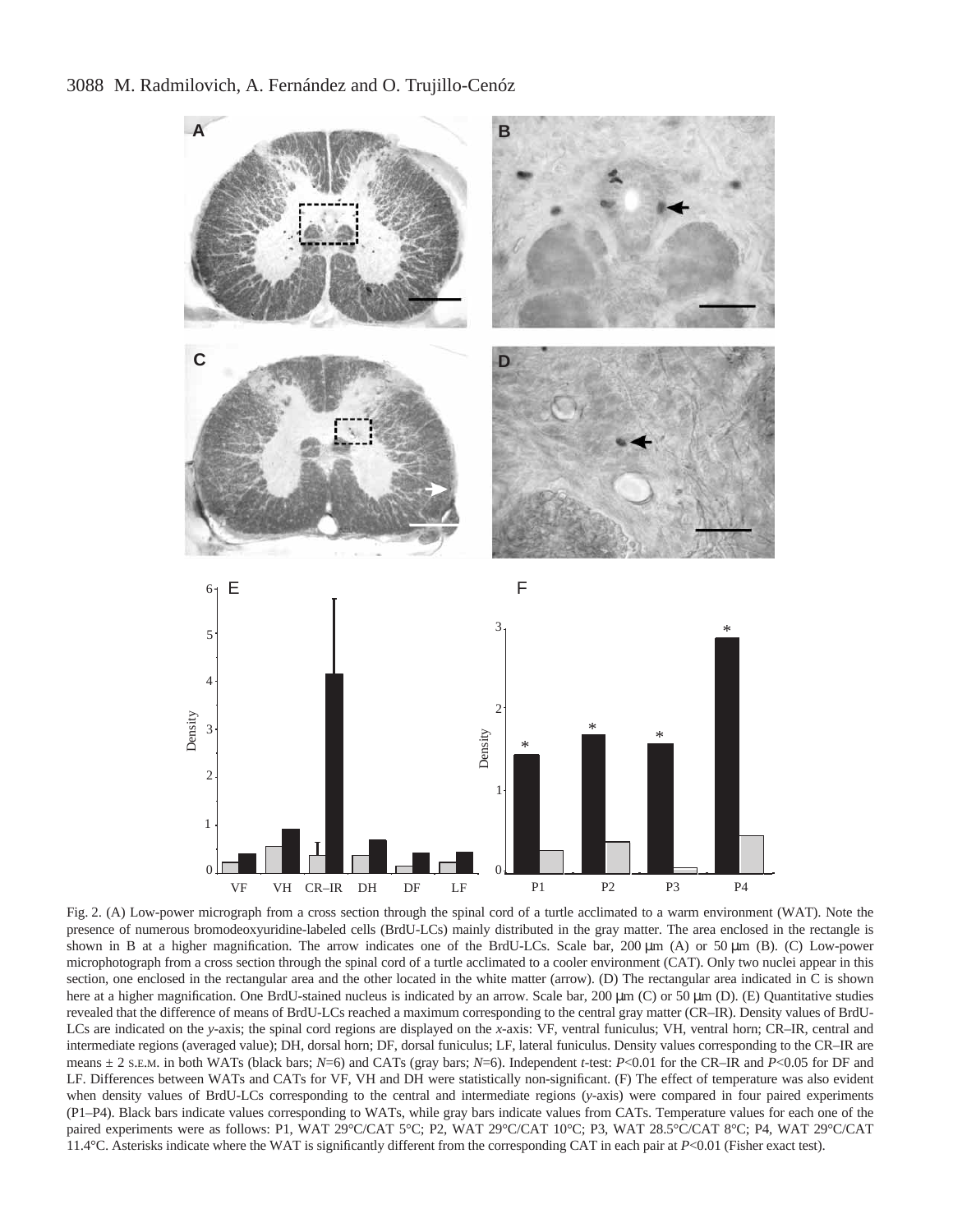DH obtained from WATs were not statistically different from values of homologous regions in CATs. It is worth noting that the CR–IR comprises the EpE lining of the central canal. Since the peri-ependymal cell mantle erases the limits between the CR and the IR in these animals, data from both regions were averaged and shown as a single value in the plots.

Data resulting from paired experiments (Fig. 2F) were of particular interest since, in these cases, the influence of unexplored biological rhythms should be ruled out. As already stated, in these circumstances tissues from both turtles were processed together to neutralize inherent variability of the immunostaining procedure. The obtained results also revealed significant differences (Fisher exact test, *P*<0.01) between density values of BrdU-LCs in members of each pair  $(Fig. 2E)$ .

### *Multiple-labeling experiments*

To determine the identity of the cell populations affected by temperature, we performed double-labeling experiments involving BrdU and specific cell markers. BrdU/S100 colabeled cells were found in different spinal cord regions including the EpE (Fig. 3A–D). For WATs, the DLI was 49% (*N*=100 nuclei), while for CATs the DLI was 11% (*N*=100). Close inspection revealed that colabeled cells found in the EpE were radial glia (RG) lining the central canal. These experiments also revealed BrdU-LCs that did not express S100 (Fig. 3E–H). Double-labeling experiments involving BrdU and GFAP also revealed BrdU/GFAP-colabeled cells coexisting with single BrdU-LCs (Fig. 3I–K). For WATs, the DLI was 22.5% (*N*=100 nuclei) and for CATs the DLI was 52% (*N*=100 nuclei). Triple-labeling experiments involving BrdU, S100 and GFAP also revealed cells showing single BrdU labeling (not shown; SLI=29%, *N*=50 nuclei). As expected, for short surviving time points after BrdU administration, BrdU/NeuNcolabeled cells were not found (Fernández et al., 2002; Cooper-Kuhn and Kuhn, 2002).

### *Forebrain*

# *BrdU-labeled cells – density distribution*

Similar to results obtained from studies in the spinal cord, the density of BrdU-LCs was significantly greater in animals maintained in a warmer than in a cooler environment. The difference was noticed in the histological preparations (Fig. 4A,B) and validated by the quantitative topological studies. For R1 (the sample area closest to the EpE), the mean density value of BrdU-LCs in WATs was significantly different (independent *t*-test, *P*<0.01) from the corresponding mean value of CATs. Most BrdU-LCs occurred within the limits of R1, but a few marked nuclei were found in the other sampled areas of the nervous parenchyma (R2–R3). However, in the latter regions, the differences between means were not statistically significant (Fig. 4C). Differences between WATs and CATs were also evident when comparing mean density values from particular brain zones such as the DC (*P*<0.05), MC ( $P<0.01$ ) and Dien ( $P<0.01$ ) (Fig. 5A). As occurred when studying the spinal cord, the paired experiments (Fig. 5B)

confirmed that a warm environment increases cell proliferation in the brain of juvenile turtles (Fisher exact test, *P*<0.01).

# *Double-labeling experiments*

In the EpE lining the brain cavities, immunostaining experiments involving both BrdU and S100 antibodies revealed cells colabeling for BrdU and S100 and also cells only stained for BrdU (Fig. 6A–C). For WATs, the DLI was 42% (*N*=100 nuclei) and for CATs the DLI was 12% (*N*=100 nuclei). The morphological characteristics of the doublelabeled cells were coincident with those of typical RG (nuclei close to ventricle lumen, apical surface of the cells contacting the ventricle lumen and a fine radial process extending to the brain parenchyma). Double-labeling experiments also showed the occurrence of RG cells with BrdU-stained nuclei expressing GFAP (Fig. 6D–F). As in the double-labeling experiments involving S100, RG with BrdU-stained nuclei but not expressing GFAP were also found in the EpE (not shown). For WATs, the DLI was 74% (*N*=100 nuclei), while for CATs the DLI was 12% (*N*=50 nuclei).

### **Discussion**

As reported in previous papers (García-Verdugo et al., 1986, 1989; López-García et al., 1988; Pérez-Cañellas and García-Verdugo, 1996; Pérez-Cañellas et al., 1997; Fernández et al., 2002), the CNS of lizards and turtles retains post-natal neurogenic and gliogenic potentialities. In lizards, the regenerative neurogenic activity of the MC is influenced by photoperiod temperature (Ramiréz et al., 1997). These authors found that '*Long (summer) photoperiods increased the number of proliferating neuroblasts in the ependymal neuroepithelium. Cold (winter) temperature prevents migration of the newly generated immature neurons*'. More recently, Peñafiel et al. (2001) reported, using BrdU-LCs, that in the telencephalon of the lizard *Psammodromus algirus* low temperature decreased the generation and migratory activity of new neurons. These results suggested that some CNS cells that appear to remain outside the cell cycle (in a somewhat dormant-like stage called G0) are induced by warm temperature to initiate mitotic activity.

Our studies on the CNS of turtles of the genus *Chrysemys* revealed a significant increase in the density of BrdU-LCs in turtles acclimated to 27–30°C when compared with turtles exposed to temperature fluctuating within the 5–14°C range. In the spinal cord, differences between WATs and CATs were particularly evident when exploring the central gray matter. These results suggest that the CR–IR contains the major cell population sensitive to the direct or indirect temperature effects. It has to be emphasized that within the limits of the CR–IR lies the central canal lined by the EpE. If the data obtained from the spinal cord are compared with those of the forebrain, we find that differences between WATs and CATs are significant at the level of R1 (the zone containing the EpE) and not significant in other regions of the nervous parenchyma. This also points to the cell-proliferative capacity of the EpE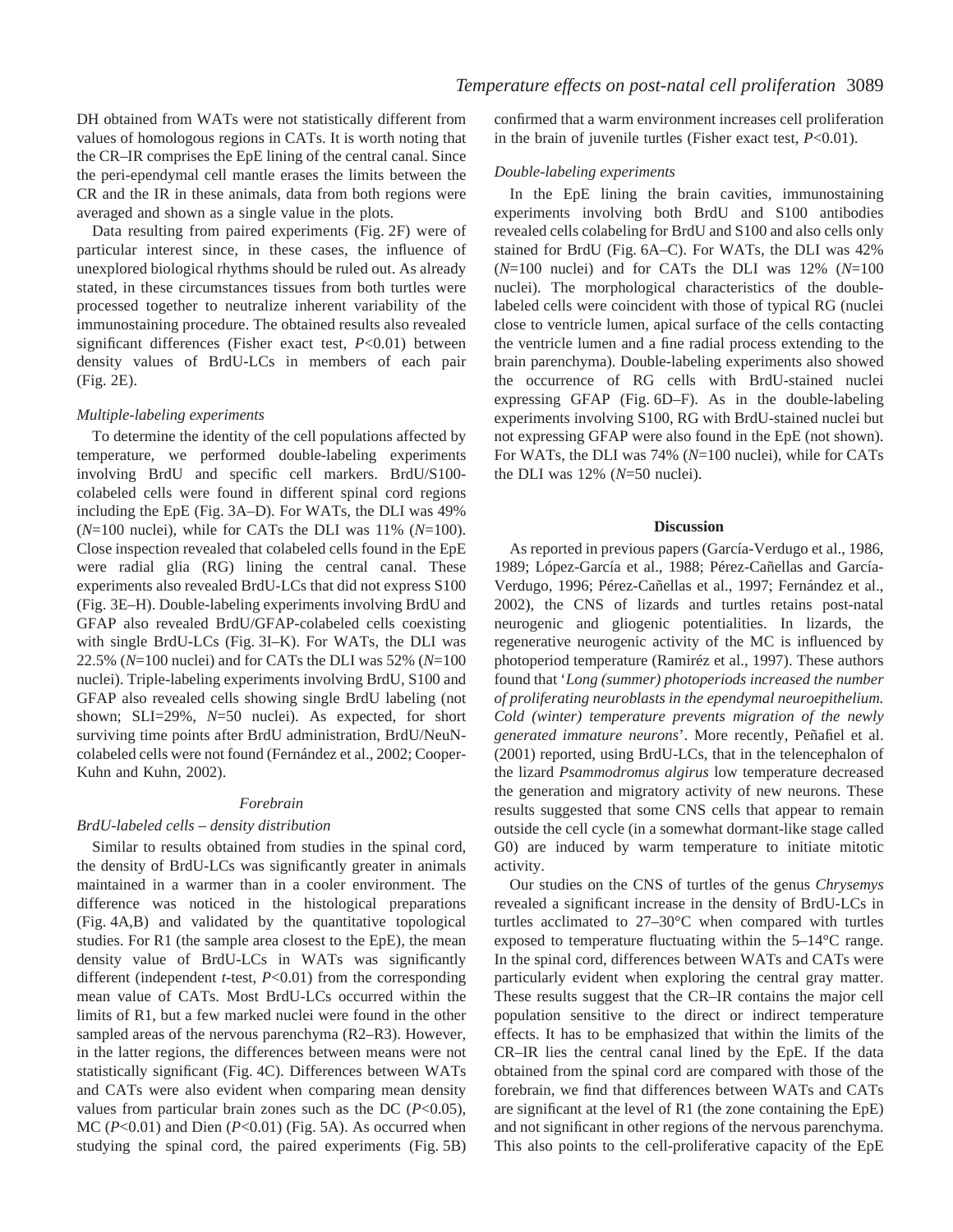# 3090 M. Radmilovich, A. Fernández and O. Trujillo-Cenóz



Fig. 3. (A–D) Double labeling with anti-bromodeoxyuridine (BrdU) and anti-S100 antibodies revealed the occurrence of colabeled cells forming part of the ependymal epithelium lining the central canal (CC) of the spinal cord. The nucleus of the cell marked by the arrow in A (Nomarski illumination) appears red in B due to BrdU labeling (arrow; Nomarski and epi-fluorescence). In C, the cell cytoplasm was immunostained in green with anti-S100 (arrow). The nuclear and the cytoplasmic images are shown merged in D. Scale bar, 10 µm. (E–H) BrdU-labeled cells that do not express S100 proteins were also found in the same preparations; the unstained cell compartments are shown in E (arrow and asterisk), one BrdUlabeled nucleus is shown in F (arrow) and the S100 immunoreactivity is shown in G [asterisk; the same panel shows the place occupied by the unstained nucleus (arrow)]. E, F and G are shown merged in H; the nucleus is indicated by an arrow and the S100-positive cell by an asterisk. Scale bar, 5 µm. (I–K) Double-labeling immunostaining with anti-BrdU and anti-GFAP (glial fibrillary acidic protein) antibodies also revealed double-stained (BrdU/GFAP; arrow in panel I) and single-stained (BrdU; arrows in panels J–K) cells. Scale bar, 20 µm. All micrographs were obtained from warm-acclimated turtles.

but does not exclude the presence of cells retaining mitotic activity in other regions of the CNS. These results were confirmed by paired experiments in which more elusive factors that might be affecting cell proliferation (Cermakian and Sassone Corsi, 2001) were equalized.

To identify the cell population affected by temperature, we combined BrdU-labeling with the labeling of glial and neuronal markers. Our results indicate that temperature mainly affected a population of GFAP-positive and S100-positive

cells with the characteristics of pleomorphic neuroglia and typical RG [it should be noted that mammalian-like astrocytes are uncommon in reptiles (De Castro, 1920)]. The RGs reside in the EpE lining the brain cavities, including the central canal of the spinal cord. Recent studies indicate that GFAP-positive cells with the characteristics of astrocytes behave as neuronal precursors in the subventricular zone of rodents (Doetsch et al., 1999; Seri et al., 2001; Alvarez-Buylla and García-Verdugo, 2002). In addition, in the case of embryonic development,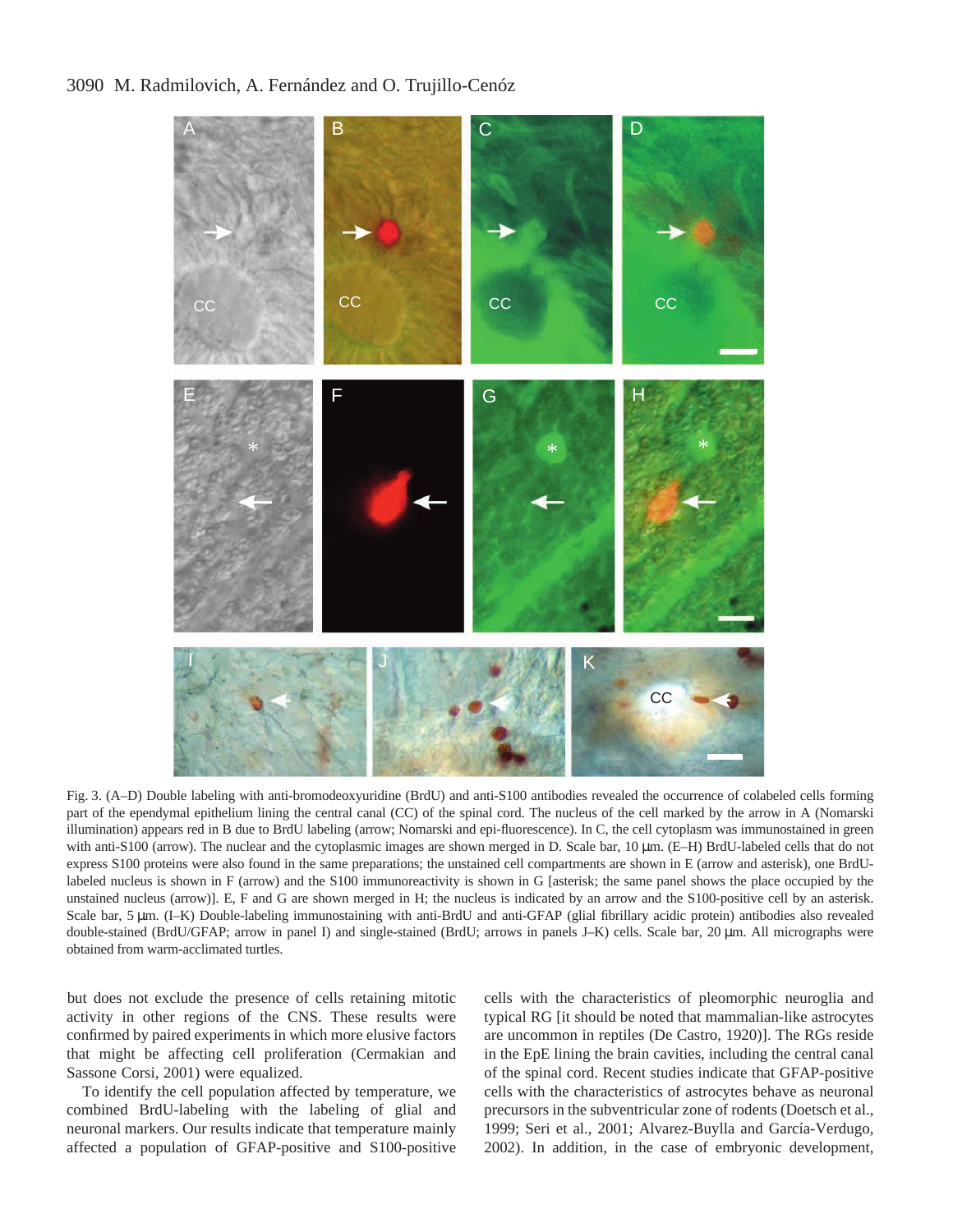

preparations showing the distribution of bromodeoxyuridine-labeled cells (BrdU-LCs) in the forebrain regions. (A) The medial cortex of a turtle acclimated to a warm environment (WAT) contains a greater number of BrdU-LCs than (B) the homologous region of the cortex of a turtle acclimated to a cooler environment (CAT). Most BrdU-LCs (arrows) were seen distributed within the limits of the ependymal epithelium in both WATs and CATs. Scale bars,  $10 \mu m$ . (C) Density values from WATs (*N*=6; black bars) are significantly different from density values from CATs (*N*=6; gray bars) when data from sampled region 1 (R1) were compared (independent *t*-test: *P*<0.01). The observed minor differences between other regions (R2 and R3) were not statistically significant.



Fig. 5. (A) This plot shows mean density values of bromodeoxyuridine-labeled cells in the dorsal cortex (DC), medial cortex (MC) and diencephalon (Dien) samples of turtles acclimated to a warm environment (WATs; black bars) and turtles acclimated to a cooler environment (CATs; gray bars). Mean values  $\pm$  2 s.E.M. were significantly different in all the examined regions. Independent *t*-test: *P*<0.05 for the DC; *P*<0.01 for both MC and diencephalon (*N*=6). (B) The influence of temperature was also shown in data obtained from the paired experiments (P1–P4). Asterisks indicate where the WAT (black bars) is significantly different from the corresponding CAT (gray bars) in each pair at *P*<0.01 (Fisher exact test).

'*distinction between radial glial cells and neuronal progenitors has recently collapsed*' (Fishell and Kriegstein, 2003). The same line of thought is maintained by Noctor et al. (2001), suggesting that neurogenic potentialities of RG may be extended into post-natal periods. We have also found BrdU-LCs that do not express either GFAP or S100. Since our double-labeling experiments with NeuN have excluded the neuronal nature of these cells, it seems reasonable to consider them to be either oligodendrocytes or perhaps cells close to a more primitive undifferentiated lineage. (To test this hypothesis we tried oligodendrocyte markers, but available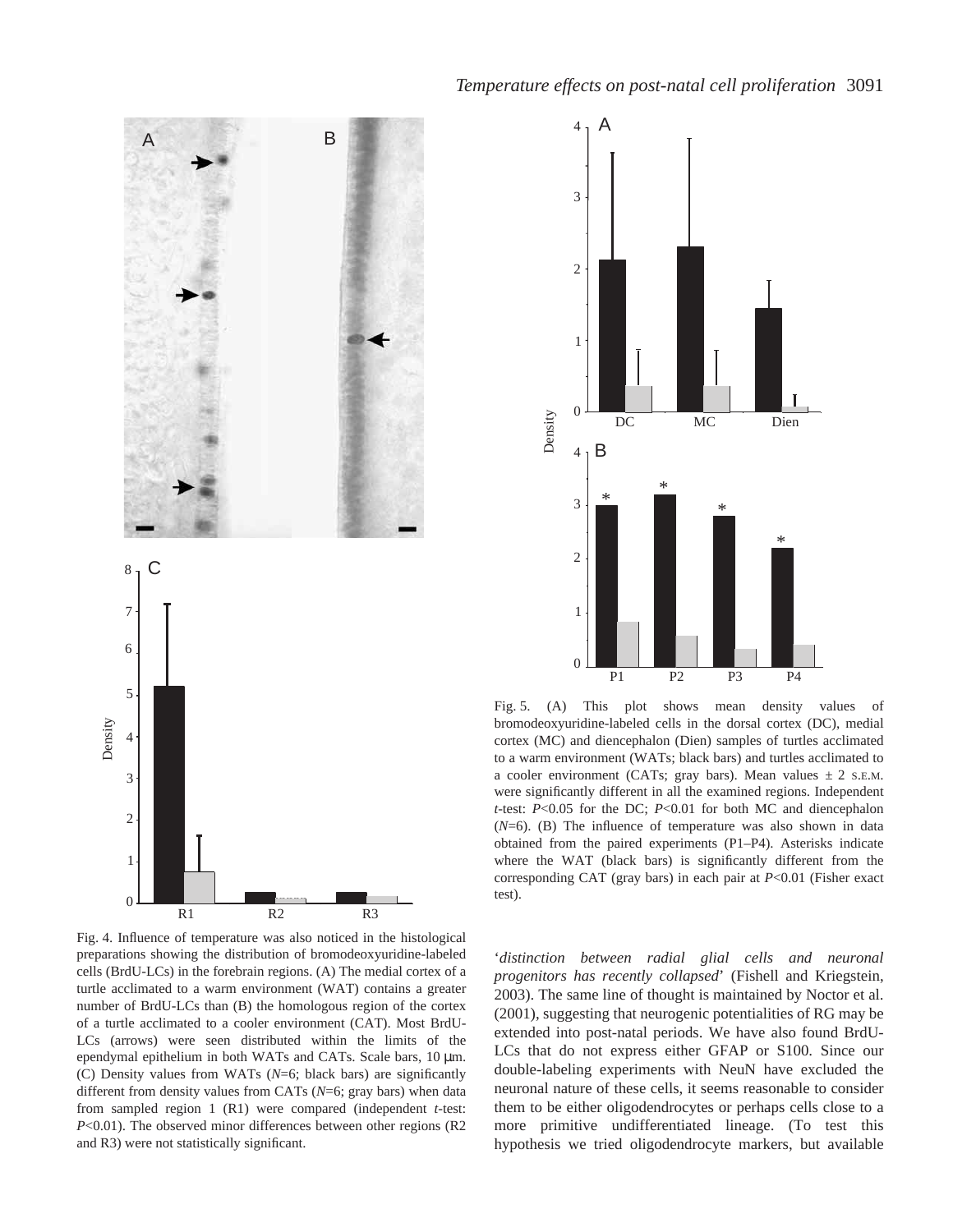# 3092 M. Radmilovich, A. Fernández and O. Trujillo-Cenóz



Fig. 6. (A–C) Double labeling with anti-bromodeoxyuridine (BrdU) and anti-S100 antibodies revealed the occurrence of colabeled cells forming part of the ependymal epithelium (EpE) lining the brain cavities. These cells showed the characteristics of radial glia (RG). Two BrdUmarked nuclei are shown by an arrow and an asterisk in A. The cell body stained with S100 is indicated by an asterisk in B. The two images are shown merged in C; the arrow indicates the BrdU/S100-colabeled cell, and the asterisk indicates the single BrdU-labeled nucleus shown in A. The inset shows a single BrdU-labeled cell (arrow) and a typical S100-stained RG without nuclear labeling (asterisk). Scale bars, 10  $\mu$ m (main panels and inset). (D–F) In the EpE lining the brain cavities, there are numerous RG that express GFAP (glial fibrillary acidic protein) and that are able to incorporate BrdU. Two BrdU-stained nuclei are shown in D (arrows), two GFAP-positive cells that have incorporated BrdU are shown in E (arrows), and F shows the merged image of BrdU/GFAP colabeling (arrows). Microphotographs are from cross sections passing through the main axis of the RGs. Scale bar,  $25 \mu m$ .

antibodies do not work properly when assayed in turtles.) Therefore, differences in the DLIs observed between WATs and CATs have to be considered as suggestive clues to be explored in detail in future work. Moreover, the current absence of modern glia cell descriptions in turtles contributes to the difficulties in assessing the identity of the BrdU-LCs not expressing glial markers. As mentioned above, we have not found BrdU-LCs expressing NeuN. This is consistent with our previous results in turtles (Fernández et al., 2002) and with the systematic studies performed by Cooper-Kuhn and Kuhn (2002) in rats. In both species, BrdU/NeuN-colabeled cells appear several days after BrdU administration.

Our results are in agreement with current views that emphasize the role played by glial cells in the process of cell proliferation and neural differentiation after birth. It can be concluded that temperature mainly affects cells that have to be considered as '*contained within the neuroepithelial–radial-*

*glia–astrocyte lineage*' (Alvarez-Buylla et al., 2001). This is particularly evident when dealing with the RG lining the brain cavities and the central canal of the spinal cord.

There is little doubt that, within physiological limits, temperature could increase *per se* the cell metabolism and the mitotic rate ['...*the duration of the metaphase pause becomes shorter as the temperature is increased.*' (DuPraw, 1970)]. There are, however, indirect factors that may be affecting cell division. For example, WATs displayed an increased motor activity and were more voracious than CATs. Consequently, both behavioral (van Praag et al., 1999, 2000) and nutritional factors should be taken into account when dealing with possible mechanisms that could be operating in the temperature-induced increase of cell proliferation. With respect to the biological significance of this phenomenon, it is reasonable to relate it to the changing activity of turtles throughout the year. During winter, turtles of the genus *Chrysemys* have a reduced motor